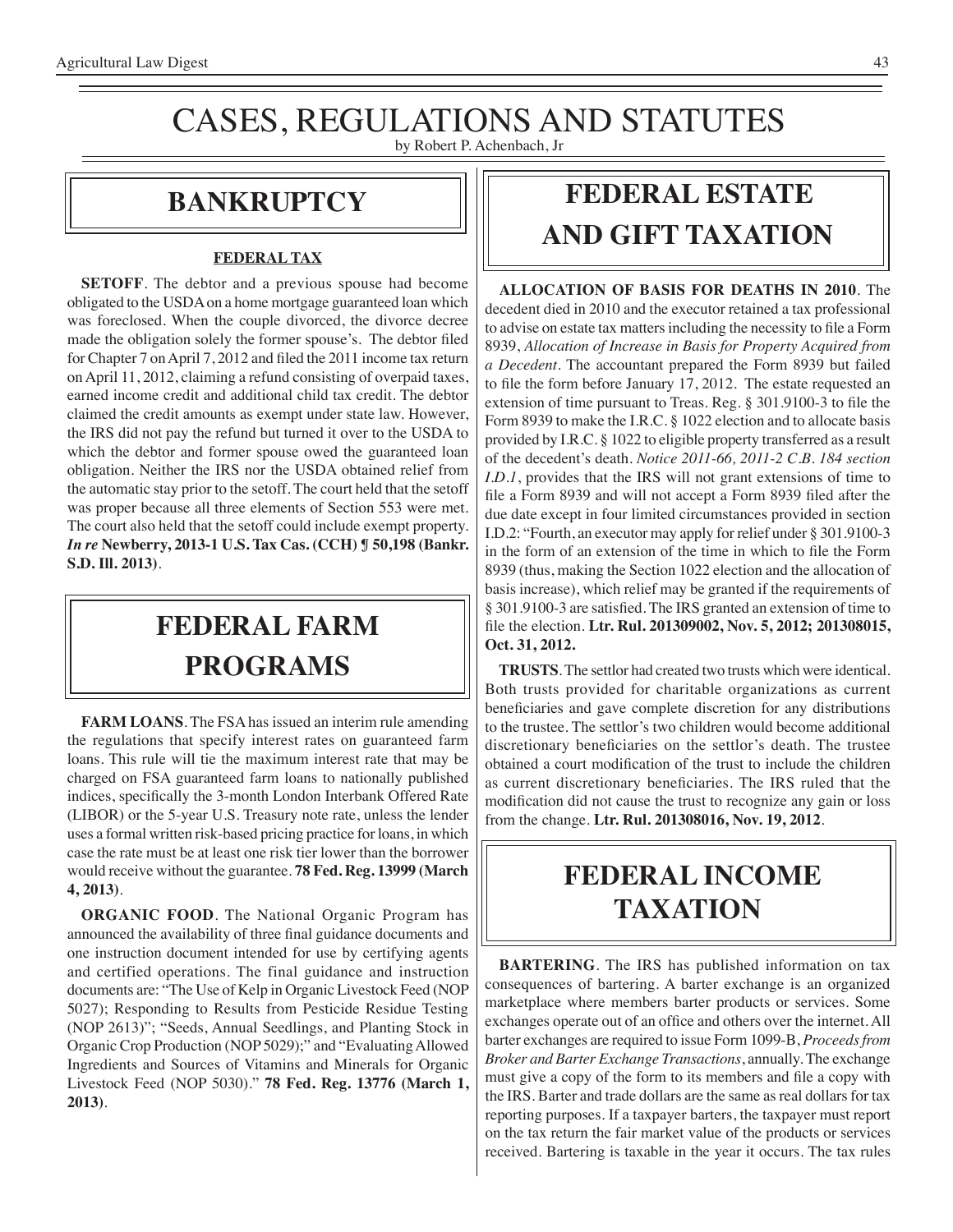may vary based on the type of bartering that takes place. Barterers may owe income taxes, self-employment taxes, employment taxes or excise taxes on their bartering income. How a taxpayer reports bartering varies depending on which form of bartering takes place. Generally, if the taxpayer is in a trade or business, the taxpayer reports bartering income on Form 1040, Schedule C, *Profit or Loss from Business*, or presumably, Schedule F for farm and ranch taxpayers. Taxpayers may be able to deduct certain costs incurred to perform the bartering. **IRS Tax Tip 2013-29**.

**DEPRECIATION**. The IRS has issued tables detailing the (1) limitations on depreciation deductions for owners of passenger automobiles(and for trucks and vans) first placed in service during calendar year 2013 and (2) the amounts to be included in income by lessees of passenger automobiles first leased during calendar year 2013.

For passenger automobiles placed in service in 2013 the depreciation limitations are as follows, if additional (bonus) depreciation is claimed:

| Tax Year | Amount |
|----------|--------|
|          |        |
|          |        |
|          |        |
|          |        |
|          |        |

For trucks and vans placed in service in 2013 the depreciation limitations are as follows, if additional (bonus) depreciation is claimed:

| Tax Year | Amount |
|----------|--------|
|          |        |
|          |        |
|          |        |
|          |        |

For passenger automobiles placed in service in 2013 the depreciation limitations are as follows, if additional (bonus) depreciation is **not** claimed:

| Tax Year | Amount |
|----------|--------|
|          |        |
|          |        |
|          |        |
|          |        |
|          |        |

For trucks and vans placed in service in 2013 the depreciation limitations are as follows, if additional (bonus) depreciation is **not** claimed:

| Tax Year | Amount |
|----------|--------|
|          |        |
|          |        |
|          |        |
|          |        |

For leased passenger automobiles, I.R.C. § 280F(c) requires a reduction in the deduction allowed to the lessee of the passenger automobile. The reduction must be substantially equivalent to the limitations on the depreciation deductions imposed on owners of passenger automobiles. Under Treas. Reg. § 1.280F-7(a), this reduction requires a lessee to include in gross income an inclusion amount determined by applying a formula to the amount obtained from tables included in the revenue procedure. Each table shows inclusion amounts for a range of fair market values for each taxable year after the passenger automobile is first leased. Under prior law, I.R.C.  $\S 280F(a)(1)(C)$ , which directed the use of higher depreciation deduction limits for certain electric automobiles, was applicable only to property placed in service after December 31, 2001 and before January 1, 2007. Accordingly, separate tables are no longer provided for electric automobiles, and taxpayers should use the applicable table provided in this revenue procedure. **Rev. Proc. 2013-21, I.R.B. 2013-12**.

**DISASTER LOSSES**. The IRS has announced the postponement, until October 15, 2013, of the deadline to make an election under I.R.C.  $\S$  165(i) to deduct in the preceding taxable year losses attributable to Hurricane Sandy sustained in a federally declared disaster area in Connecticut, Delaware, District of Columbia, Maryland, Massachusetts, New Hampshire, New Jersey, New York, Pennsylvania, Rhode Island, Virginia, or West Virginia. **Notice 2013-21, I.R.B. 2013-15**.

On February 13, 2013, the President determined that certain areas in Mississippi are eligible for assistance from the government under the Disaster Relief and Emergency Assistance Act (42 U.S.C. § 5121) as a result of severe storms and flooding which began on February 10, 2013. **FEMA-4101-DR**. On February 22, 2013, the President determined that certain areas in Louisiana are eligible for assistance from the government under the Act as a result of severe storms and flooding which began on January 8, 2013. **FEMA-4102-DR**. Accordingly, taxpayers in the areas may deduct the losses on their 2012 federal income tax returns. See I.R.C. § 165(i).

**EMPLOYMENT TAXES**. The IRS has expanded its Voluntary Classification Settlement Program (VCSP) paving the way for more taxpayers to take advantage of this low-cost option for achieving certainty under the law by reclassifying their workers as employees for future tax periods. The IRS is modifying several eligibility requirements thus making it possible for many more interested employers, especially larger ones, to apply for this program. VCSP provides partial relief from federal payroll taxes for eligible employers who were treating their workers or a class or group of workers as independent contractors or other nonemployees and now want to treat them as employees. Businesses, tax-exempt organizations and government entities may qualify. Under the revamped program, employers under IRS audit, other than an employment tax audit, can qualify for the VCSP. Furthermore, employers accepted into the program will no longer be subject to a special six-year statute of limitations, rather than the usual three years that normally applies to payroll taxes. These and other permanent modifications to the program are described in *Announcement 2012-45, 2012-2 C.B. 724* and in questions and answers, posted on IRS.gov. Normally, employers are barred from the VCSP if they failed to file required Forms 1099 with respect to workers they are seeking to reclassify for the past three years. However, for the next few months, until June 30, 2013, the IRS is waiving this eligibility requirement. Details on this temporary change are in *Announcement 2012-46, 2012-2 C.B. 725*. To be eligible for the VCSP, an employer must currently be treating the workers as nonemployees; consistently have treated the workers in the past as nonemployees, including having filed any required Forms 1099; and not currently be under audit on payroll tax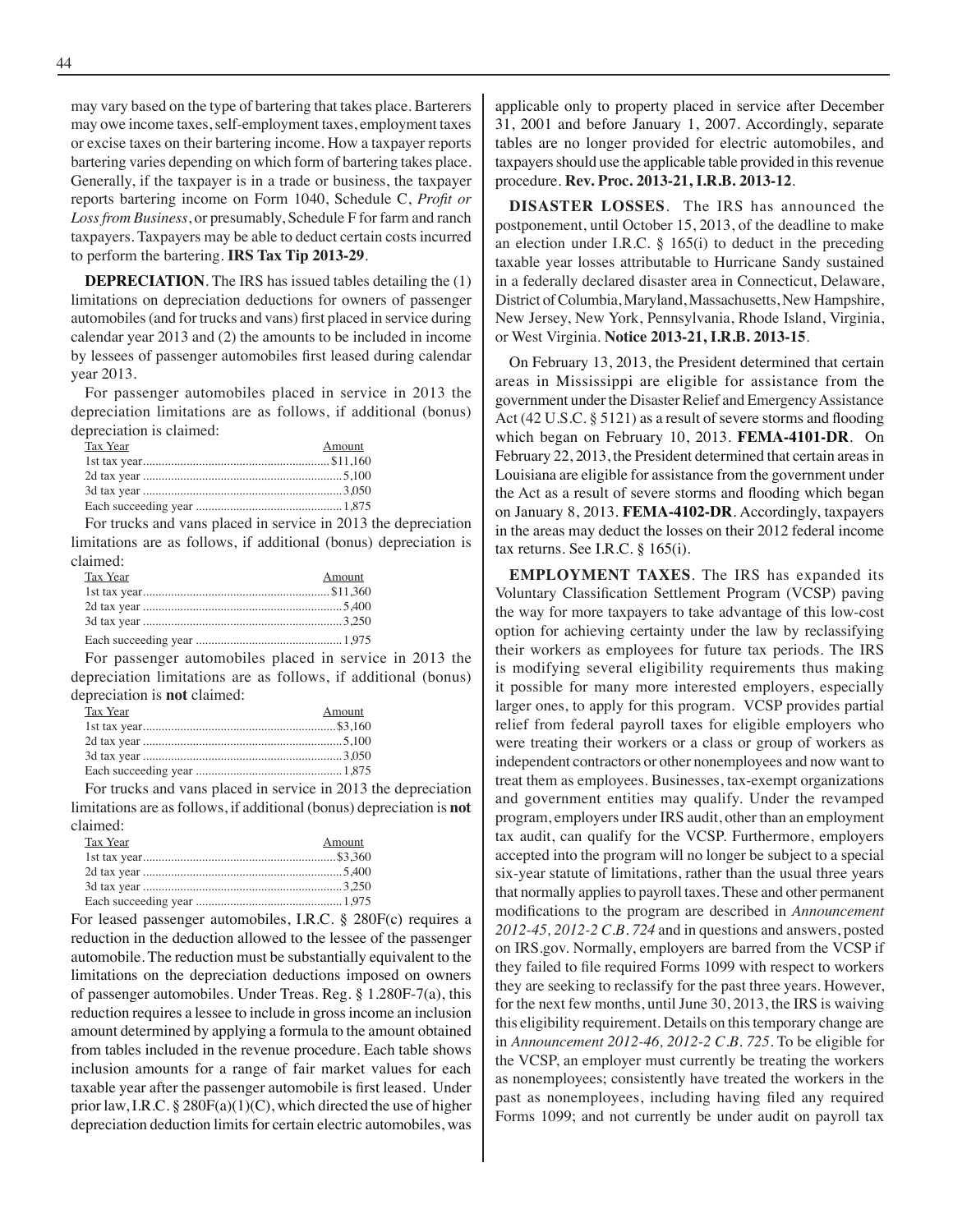issues by the IRS. In addition, the employer cannot currently be under audit by the Department of Labor or a state agency concerning the classification of these workers or contesting the classification of the workers in court. Interested employers can apply for the program by filing Form 8952, *Application for Voluntary Classification Settlement Program*, at least 60 days before they want to begin treating the workers as employees. Employers accepted into the program will generally pay an amount effectively equaling just over one percent of the wages paid to the reclassified workers for the past year. No interest or penalties will be due, and the employers will not be audited on payroll taxes related to these workers for prior years. Employers applying for the temporary relief program available for those who failed to file Forms 1099 will pay a slightly higher amount, plus some penalties, and will need to file any unfiled Forms 1099 for the workers they are seeking to reclassify. **IR-2013-23**.

 The IRS has simplified the rules for filing employment tax returns to report social security, Medicare, and withheld federal income taxes. If a taxpayer has been filing Form 941, *Employer's QUARTERLY Federal Tax Return*, and believes the employment taxes for the calendar year will be \$1,000 or less and would like to file Form 944, *Employers ANNUAL Federal Tax Return*, instead of Form 941, the taxpayer must contact the IRS to request to file Form 944 rather than Form 941. The taxpayer may make the request by calling the IRS at 1-800-829-4933 by April 1 of the current year, or by sending a written request, postmarked by March 15 of the current year, to: Department of Treasury, Internal Revenue Service, Ogden, UT 84201-0038 or Department of the Treasury, Internal Revenue Service, Cincinnati, OH 45999-0038. Select the appropriate addresses based on the state the taxpayer is in. See "Without a payment" under the "Where Should You File" section of the Instructions for Form 944. If the taxpayer does not receive written notice from the IRS to file Form 944, the taxpayer must file Forms 941 for the current calendar year. **2013ARD 047-3 March 7, 2013**.

**ESTIMATED TAXES**. The IRS has adopted as final regulations under I.R.C. § 6654 relating to reduced estimated income tax payments for qualified individuals with small business income for any taxable year beginning in 2009. The regulations implement changes to Section 6654 made by the American Recovery and Reinvestment Act of 2009, Pub. L. No. 111-5, 123 Stat. 336 (2009). Owners of qualifying small businesses are eligible for reduced estimated tax payments for 2009 (substituting 90 percent for 100 percent) if the owner's adjusted gross income is less than \$500,000 and more than 50 percent of the gross income was from a small business. *Act § 1212, amending I.R.C. § 6654(d) (1)(D).* Income from a small business is defined in general terms in Section  $6654(d)(1)(D)(iii)$  as income from a trade or business the average number of employees of which was less than 500 for calendar year 2008. The regulations provide guidance for qualified individuals with small business income to certify that they satisfy the statutory gross income requirement for purposes of the reduction in their required 2009 estimated income tax payments. **78 Fed. Reg. 13221 (Feb. 27, 2013)**.

**FIRST TIME HOMEBUYER CREDIT**. The IRS has announced that it no longer mails reminder letters to taxpayers who have to repay the first time homebuyer credit. To help taxpayers who must repay the credit, the IRS website has a userfriendly look-up tool. If a taxpayer bought a home in 2008 and claimed the first time homebuyer credit, the credit is similar to a no-interest loan. The taxpayer normally must repay the credit in 15 equal annual installments. Taxpayers should have started to repay the credit with their 2010 tax returns. Taxpayers are usually not required to pay back the credit for a main home they bought after 2008. However, taxpayers may have to repay the entire credit if they sold the home or stopped using it as their main home within 36 months from the date of purchase. This rule also applies to homes bought in 2008. Taxpayers can find the first time homebuyer credit lookup tool at IRS.gov under the 'Tools' menu. Taxpayers will need their Social Security number, date of birth and complete address to use the tool. If a taxpayer claimed the credit on a joint return, each spouse should use the tool to get their share of the account information, because the law treats each spouse as having claimed half of the credit for repayment purposes. The tool provides important account information to help the taxpayer report the repayment on the tax return. It shows the original amount of the credit, annual repayment amounts, total amount paid and the remaining balance. Taxpayers can print their account page to share with their tax preparer and to keep for theirr records. To repay the first time homebuyer credit, add the amount to be repaid to any other tax owed on the federal tax return. This could result in additional tax owed or a reduced refund. Taxpayers report the repayment on line 59b on Form 1040, *U.S. Individual Income Tax Return*. If a taxpayer is repaying the credit because the home stopped being the main home, you must attach Form 5405, *Repayment of the First-Time Homebuyer Credit*, to the tax return. **IRS Tax Tip 2013-23**.

**HOBBY LOSSES**. The taxpayers, husband and wife, purchased a vacation home and claimed business loss deductions from the property. The property was offered for rent but the rental income never exceeded the expenses. The court held that the deductions were properly disallowed by the IRS because the property was not operated with an intent to make a profit. The court pointed to evidence that the house was purchased primarily as a vacation home for the taxpayers and that the renting of the home was to produce some income to offset the purchase price of the home. *In re* **Shaw, 2013-1 U.S. Tax Cas. (CCH) ¶ 50,199 (Bankr. D. Mass. 2013)**.

**HOME OFFICE**. The taxpayer was employed as an independent contractor pastor of a church. The church provided the taxpayer with a housing allowance and the taxpayer rented a house. The taxpayer performed services for the church at the church office but also provided non-church clerical services from an office in the house. The amount of time spent in the home office exceeded the time spent on church business elsewhere. The taxpayer claimed the home office deduction for the use of the room in the house. The court held that the taxpayer was entitled to deductions for expenses related to the home office. **Bernstine v. Comm'r, T.C. Summary Op. 2013-19**.

**MEDICAL EXPENSES**. The IRS has published information about deductible medical or dental expenses in 2012 for costs not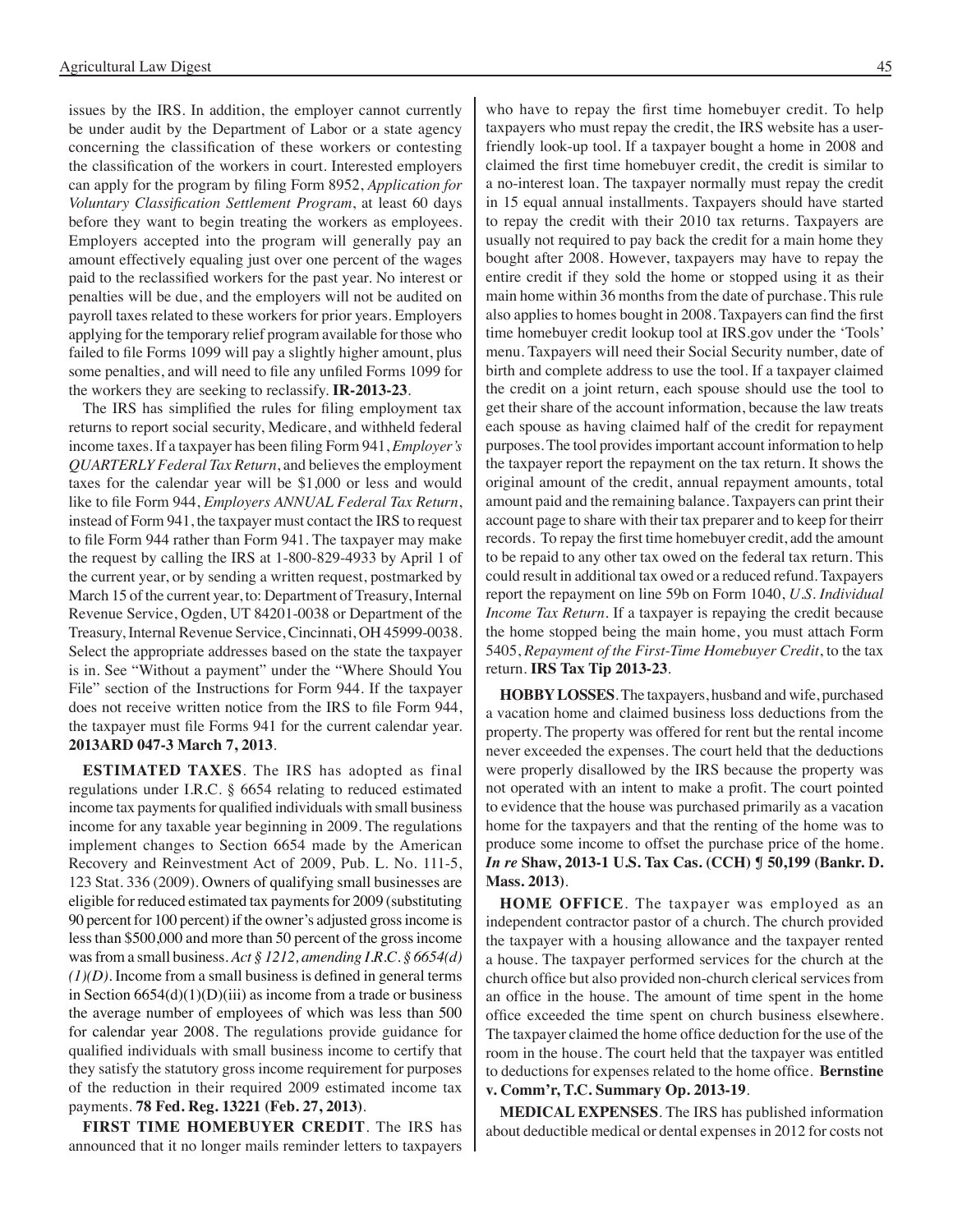covered by insurance. *Taxpayers must itemize*. Taxpayers can only claim medical and dental expenses for costs not covered by insurance if they itemize deductions on their tax returns. Taxpayers cannot claim medical and dental expenses if they take the standard deduction. *Deduction is limited*. Taxpayers can deduct medical and dental expenses that are more than 7.5 percent of their adjusted gross income. *Expenses paid in 2012*. Taxpayers can include medical and dental costs that they paid in 2012, even if they received the services in a previous year. Keep good records to show the amount that was paid. *Qualifying expenses*. Taxpayers may include most medical or dental costs that they paid for themselves, their spouse and their dependents. Some exceptions and special rules apply. *Costs to include*. Taxpayers can normally claim the costs of diagnosing, treating, easing or preventing disease. The costs of prescription drugs and insulin qualify. The cost of medical, dental and some long-term care insurance also qualify. *Travel is included*. Taxpayers may be able to claim the cost of travel to obtain medical care. That includes the cost of public transportation or an ambulance as well as tolls and parking fees. If a taxpayer uses a car for medical travel, the taxpayer can deduct the actual costs, including gas and oil. Instead of deducting the actual costs, a taxpayer can deduct the standard mileage rate for medical travel, which is 23 cents per mile for 2012. *No double benefit*. Funds from Health Savings Accounts or Flexible Spending Arrangements used to pay for medical or dental costs are usually tax-free. Therefore, taxpayers cannot deduct expenses paid with funds from those plans. **IRS Tax Tip 2013-25**.

#### **PARTNERSHIPS**

PARTNER'S BASIS. The taxpayer owned a limited liability company which was a disregarded entity for tax purposes. The LLC also owned another LLC which obtained a loan. The taxpayer was initially only a guarantor of the loan but changed that status later to a co-borrower. The taxpayer did not waive all rights of subrogation and reimbursement against the LLC or the rights of contribution from the co-guarantors in the event that the taxpayer was called upon to repay the loan made to the LLC under the commercial guaranty. In a Chief Counsel Advice letter, the IRS stated that the two tests for determining whether a taxpayer is at risk for borrowed amounts were: (1) the taxpayer must be personally liable for the debt, and (2) the taxpayer is not otherwise protected from loss through nonrecourse financing, guarantees, stop loss agreements, or other similar arrangements. In this case, the first test was met because the taxpayer would be the person ultimately liable on the debt. The second test was also met because, based on the economic realities at the end of the tax year, the taxpayer would not be repaid from any other person or entity if the taxpayer became liable for the debt. **CCA 201308028, Nov. 14, 2012**.

**QUARTERLY INTEREST RATE**. The IRS has announced that, for the period April 1, 2013 through June 30, 2013, the interest rate paid on tax overpayments remains at 3 percent (2 percent in the case of a corporation) and for underpayments remains at 3 percent. The interest rate for underpayments by large corporations remains at 5 percent. The overpayment rate for the portion of a corporate overpayment exceeding \$10,000 remains at 0.5 percent. **Rev. Rul. 2013-6, I.R.B. 2013-13.**

**REGISTERED TAX RETURN PREPARERS**. The IRS has filed an appeal of the following case. The plaintiffs were three paid tax return preparers who were required to register with the IRS and comply with new testing and continuing education requirements in order to continue to prepare income tax returns for the public for money. The plaintiffs argued that the new tax return preparer regulations were beyond the authority of the IRS and the plaintiff sought an injunction of enforcement of the regulations. The central issue was whether non-CPA, non-lawyer, tax return preparers "practiced" before the IRS when they filled out tax returns for the public for pay. The court granted the injunction, holding that the authorizing statute, 31 U.S.C. § 330, did not include tax return preparers. **Loving v. I.R.S., 2013-1 U.S. Tax Cas. (CCH) ¶ 50,156 (D. D.C. 2013)**.

**RETURNS.** The IRS has published information about several different ways to get tax return information or a copy of a tax return for prior years. *Tax Return Transcript*. This shows most line items from a tax return as originally filed, along with any forms and schedules from the return. This transcript does not reflect any changes made to the return after it was filed. Tax return transcripts are free. After the IRS has processed a return, transcripts are available for the current tax year and the past three tax years. *Tax Account Transcript*. This shows any adjustments made by the taxpayer or the IRS after filing the return. This transcript shows basic data, like marital status, type of return filed, adjusted gross income and taxable income. Tax account transcripts are free, and are available after the IRS has processed the return for the current tax year and the past three tax years. *Order a Transcript*. Taxpayers can request both transcript types online, by phone or by mail. To place an order online, go to IRS.gov and use the "Order a Transcript" tool. Order a transcript by phone at 800-908-9946. A recorded message will guide the taxpayer through the process. A taxpayer can also request a tax return transcript by mail by completing Form 4506T-EZ. Use Form 4506T to mail a request for the taxpayer's tax account transcript. Taxpayers can get both forms online at IRS.gov. *Tax Return Copies*. Actual copies of a taxpayer's tax returns are generally available for the current tax year and as far back as six years. The fee for each copy ordered is \$57. To request a copy of the taxpayer's tax return, complete Form 4506, available on IRS.gov. Mail the request to the IRS office listed on the form for the taxpayer's area. *Delivery Times*. The turnaround time for online and phone orders is typically 5 to 10 days from the time the IRS receives the request. Allow 30 calendar days for delivery of a tax account transcript if the taxpayer orders by mail using Form 4506T-EZ or Form 4506T, and allow 60 days when ordering actual copies of a tax return by mail. *More Information*. The IRS website can help taxpayers decide which form they need. **IRS Tax Tip 2013-20**.

The IRS has published five tips for a taxpayer whose name has changed. They also apply if a taxpayer's dependent's name has changed. If the taxpayer has married and the taxpayer is using the new spouse's last name or the taxpayer has hyphenated a last name, notify the SSA. That way, the IRS computers can match the taxpayer's new name with the taxpayer's Social Security number. If the taxpayer was divorced and is now using the taxpayer's former last name, notify the SSA of the name change.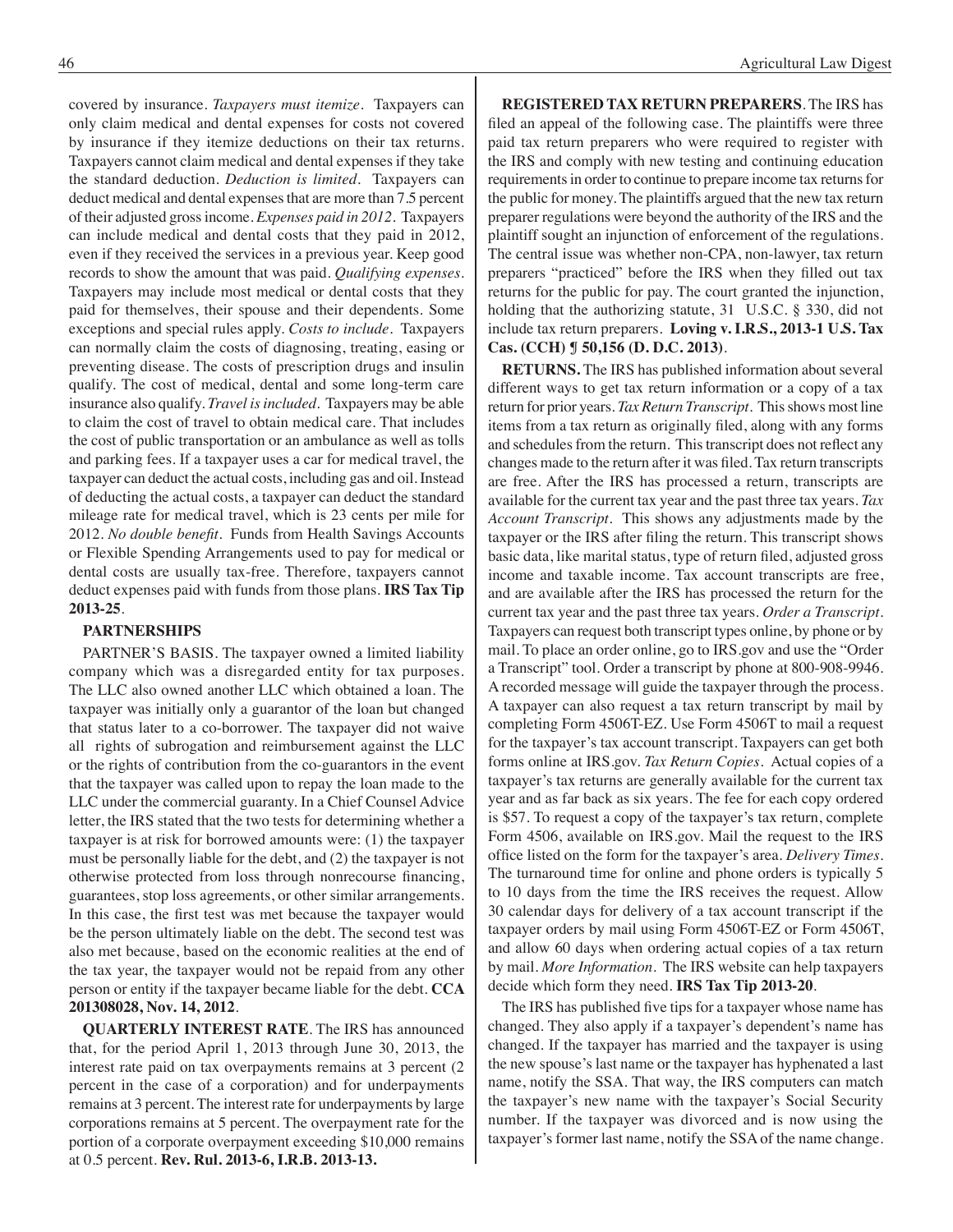Notifying the SSA about a name change is done by filing Form SS-5, *Application for a Social Security Card*, at a local SSA office or by mail with proof of the legal name change. Taxpayers can get Form SS-5 on the SSA's website at www.ssa.gov, by calling 800- 772-1213 or at local SSA offices. The new card will have the same number as the taxpayer's former card but will show the new name. If the taxpayer adopted the new spouse's children and their names changed, the taxpayer will need to update their names with SSA too. For adopted children without SSNs, the parents can apply for anAdoption Taxpayer Identification Number by filing Form W-7A, *Application for Taxpayer Identification Number for Pending U.S. Adoptions*, with the IRS. The ATIN is a temporary number used in place of an SSN on the tax return. Form W-7A is available on the IRS.gov website or by calling 800-TAX-FORM (800-829-3676). **IRS Tax Tip 2013-21**.

 The IRS has announced that it has finished updating its taxprocessing systems allowing all remaining individual and business taxpayers to file their 2012 federal income tax returns. **IR-2013-25**.

#### **S CORPORATIONS**

SECOND CLASS OF STOCK. The taxpayer corporation entered into a shareholder buy-sell agreement to govern the sale of any shares of stock. The agreement contained a provision that, if a shareholder sold stock, the shareholder would still be able to recover the original shareholder's share of a potential legal settlement. The taxpayer also adopted a bonus plan for employees which would be funded only from the recovery of the same potential legal settlement. The IRS ruled that neither the buy-sell agreement nor bonus plan created a second class of stock which would cause termination of the taxpayer's S corporation status. **Ltr. Rul. 201309003, Oct. 11, 2012**.

**SOCIAL SECURITY BENEFITS**. The IRS has published information on determining whether social security benefits are taxable. Add one-half of the Social Security benefits the taxpayer received to all other income, including tax-exempt interest. Taxexempt interest includes interest from state and municipal bonds. Next, compare this total to the "base amount" for the taxpayer's filing status. If the total is more than the base amount, then some of your benefits may be taxable. The three 2012 base amounts are: \$25,000 for single, head of household, qualifying widow or widower with a dependent child or married individuals filing separately who did not live with their spouse at any time during the year; \$32,000 for married couples filing jointly; and \$0 for married persons filing separately who lived together at any time during the year. If the taxpayer uses IRS e-file to prepare and file a tax return, the tax software will figure the taxable benefits. If the taxpayer files a paper return, the taxpayer can use the Interactive Tax Assistant tool on the IRS website to check if benefits are taxable. There also is a worksheet in the instructions for Form 1040 or 1040A that taxpayers can use to figure taxable benefits.**IRS Tax Tip 2013-24**.

**THEFT LOSSES**. The taxpayers, husband and wife, contracted with a builder to remodel a significant portion of their home. The contractor demanded early payments for the construction and the taxpayers made pre-payments of \$400,000. The contractor died and the taxpayers discovered that the contractor was in financial difficulties. The home also suffered damage from the contractor's failure to protect the portions of the home exposed by the

construction. The taxpayers sought recovery from the contractor's insurance company but the policy did not cover the damage. The taxpayer sought recovery from the construction company but the company was dissolved by state order. The taxpayer claimed a theft loss deduction for the amount paid to the contractor which was not used on the construction. The IRS disallowed the deduction because no theft occurred under state law and the loss incurred in a different tax year. The court held that a theft did occur under Illinois law which made it a crime to commit home repair fraud. The court also held that the taxpayers claimed the loss in the proper tax year because, until that year, the taxpayers had not exhausted the possible recovery of the damages from the insurance policy and the construction company. **Urtis v. Comm'r, T.C. Memo. 2013-66**.

**UNEMPLOYMENT BENEFITS**. The IRS has published information on taxation of unemployment benefits. Taxpayers must include all unemployment compensation received in total income for the year. Taxpayers should receive a Form 1099-G, *Certain Government Payments* which will show the amount paid and the amount of any federal income taxes withheld from the payments. Unemployment benefits include: benefits paid by a state or the District of Columbia from the Federal Unemployment Trust Fund; railroad unemployment compensation benefits; disability payments from a government program paid as a substitute for unemployment compensation; trade readjustment allowances under the Trade Act of 1974; and unemployment assistance under the Disaster Relief and Emergency Assistance Act. Taxpayers must include benefits in income from regular union dues paid as an unemployed member of a union. However, other rules apply if the taxpayer contributes to a special union fund and the contributions are not deductible. If this applies to the taxpayer, the taxpayer should include in income only the amount received from the fund that is more than the contributions. Taxpayers can choose to have federal income tax withheld from their unemployment benefits. Taxpayers make this choice using Form W-4V, *Voluntary Withholding Request*. If a taxpayer completes the form and gives it to the paying office, they will withhold tax at 10 percent of the payments. If the taxpayer chooses not to have tax withheld, the taxpayer may have to make estimated tax payments throughout the year. For more information on unemployment benefits see IRS Publications 17, *Your Federal Income Tax*, or IRS Publication 525, *Taxable and Nontaxable Income*. **IRS Tax Tips 2013-26**.

**WORK OPPORTUNITY CREDIT**. The IRS has issued a notice which provides guidance on § 309 of the American Taxpayer Relief Act of 2012, *Pub. L. No. 112-240*, and transition relief for employers claiming the Work Opportunity Tax Credit (the WOTC) under I.R.C.  $\S$ § 51 and 3111(e), as extended by the Act. Section 309 of the Act amended I.R.C. § 51 to extend the WOTC through December 31, 2013, for taxable employers and for qualified tax-exempt organizations. The notice provides employers that hire members of targeted groups additional time beyond the 28-day deadline in I.R.C. § 51(d)(13) for submitting Form 8850, *Pre-screening Notice and Certification Request for the Work Opportunity Credit*, to designated local agencies. **Notice 2013-14, I.R.B. 2013-13**.